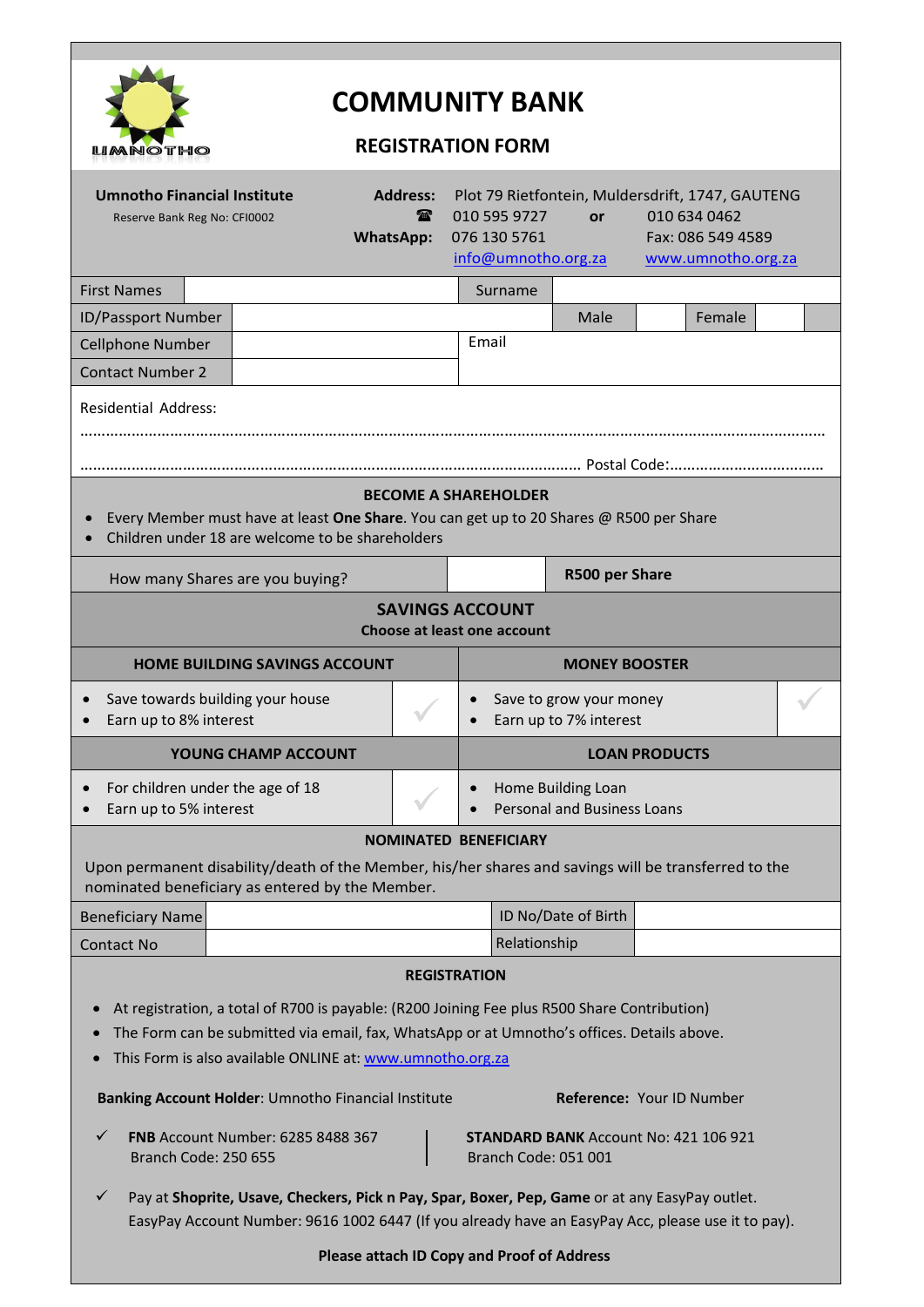### **UMNOTHO COMMUNITY BANK TERMS AND CONDITION (TERMS)**

#### **1. Introduction**

- 1.1. Umnotho Financial Institute Primary Co-operative Limited is registered with the Companies and Intellectual Property Commission (CIPC) as per the Co-operative Act No. 14 of 2005.
- 1.2. Umnotho Financial Institute has been granted a banking license by the South African Reserve Bank and registered as a Cooperative Financial Institution (CFI) as per the Co-operative Banks Act No. 40 of 2007.
- 1.3. Umnotho Financial Institute, also known as the Umnotho Community Bank, is owned by its Members and managed by a board of directors, which is elected by Members at the Annual General Meeting (AGM). Every Member has one vote.
- 1.4. Children under the age of 18 are welcome to be Members, duly assisted by their parents/legal guardians. Members under 18 however, have no voting rights, they can only vote after their 18<sup>th</sup> birthday.
- 1.5. These Terms and Conditions are a binding Agreement between the Member and Umnotho Financial Institute, and these Terms become effective upon signature of this Agreement.
- 1.6. These Terms should be read and understood in conjunction with Umnotho Financial Institute's constitution, savings and loan policies, as well as the Co-operative Act No. 14 of 2005 and the Co-operative Banks Act No. 40 of 2007.

#### **2. Definitions**

The following words are defined for consistency. These words will begin with a capital letter, where indicated. Singular words include the plural and the other way round.

- 2.1. **"Agreement"** means the Umnotho Community Bank Terms and Conditions accepted and signed by the Member;
- 2.2. **"Commencement Date"** means the date of signature of this Agreement;
- 2.3. **"Community Bank and Umnotho Community Bank"** means Umnotho Financial Institute Primary Co-operative;
- 2.4. **"Co-operative Financial Institution (CFI)"** means an entity registered and regulated by the South African Reserve Bank.
- 2.5. **"Member"** means the person entering into this Agreement with Umnotho Financial Institute;
- 2.6. **"Nominated Beneficiary"** means a person nominated by the Member to receive the investments proceeds, savings and shares in the event the Member dies or become permanently disabled;
- 2.7. **"Parties"** means Umnotho Financial Institute and the Member; and **"Party"** shall have the corresponding meaning within the context of the relevant clause(s);
- 2.8. **"Share Certificate"** means a legal document issued by Umnotho Financial Institute as proof of shares acquired by a Member;
- 2.9. **"Share Contribution"** means a share price paid to acquire one share in Umnotho Financial Institute;
- 2.10. **"Shareholder"** means a Member who has acquired one or more shares at Umnotho Financial Institute;
- 2.11. **"Stand or Residential Stand"** means an erf or a plot of land in Umnotho Village, zoned for residential purposes;
- 2.12. **"Umnotho For Empowerment"** means a Non-Profit Organisation (NPO) registered as per the of the Non-Profit Organisation Act No. 71 of 1997 with registration number NPO: 070-858; and
- 2.13. **"Umnotho Village"** means a housing development by Umnotho For Empowerment, where Members acquire Residential Stands.

#### **3. Community Bank Objectives**

- 3.1. The Community Bank aims:
	- 3.1.1. To provide tailor-made financial services to members of Umnotho For Empowerment in helping them to save towards building their own houses and accessing building loans to compliment their savings;
	- 3.1.2. To generate income and to pay out dividends to its Shareholders while advancing to become a commercial bank; and
	- 3.1.3. To promote and advance the social and economic welfare of its Members by enhancing access to banking and financial services.

#### **4. Share Contribution and Dividends**

- 4.1. The Share Contribution amount is R500, which secures a member one share in the Community Bank. Joining Fee is R200.
- 4.2. It is mandatory for every Member to have at least one share in the Community Bank, which is regarded as a Mandatory Share.
- 4.3. A Member shall be entitled to acquire any number of shares provided his/her shares do not exceed 10% of the total share capital in the Community Bank. The additional shares are regarded as Voluntary Shares
- 4.4. Upon request the Community Bank will issue Members with Share Certificates for the shares acquired.
- 4.5. Dividends represent the distribution of profits to shareholders, based upon the number of shares held in the Community Bank.
- 4.6. Some profit will be kept as retained earnings earmarked for reinvestment in the Community Bank and its growth. This will also give shareholders capital gains.
- 4.7. The dividend pay-out amount is determined through forecasting long-term earnings and calculating a percentage of earnings to be paid out.

#### **5. Savings Accounts**

- 5.1. Any one of the following savings accounts is mandatory for all Members:
	- 5.1.1. Home Building Savings Account;
	- 5.1.2. Money Booster Account; and
	- 5.1.3. Young Champ Account.
- 5.2. Members can choose one or more of the mandatory savings accounts.

#### **6. Home Building Savings Account**

- 6.1. The building savings account is meant for Members who wish to save towards building their own houses or to compliment government-housing subsidies to achieve a bigger house.
- 6.2. Members can earn up to 8% interest per annum based on the balance in the account.
- 6.3. To earn interest, a Member must have minimum savings of R1 000 in the account.
- 6.4. Savings will mature when Umnotho For Empowerment issues the Member with his/her Residential Stand to start building;
- 6.5. Should a Member wish to withdraw funds from the account before maturity, an early withdrawal penalty of R200 shall be charged.
- 6.6. To keep the account active, there must be a minimum balance of R500 in the account.